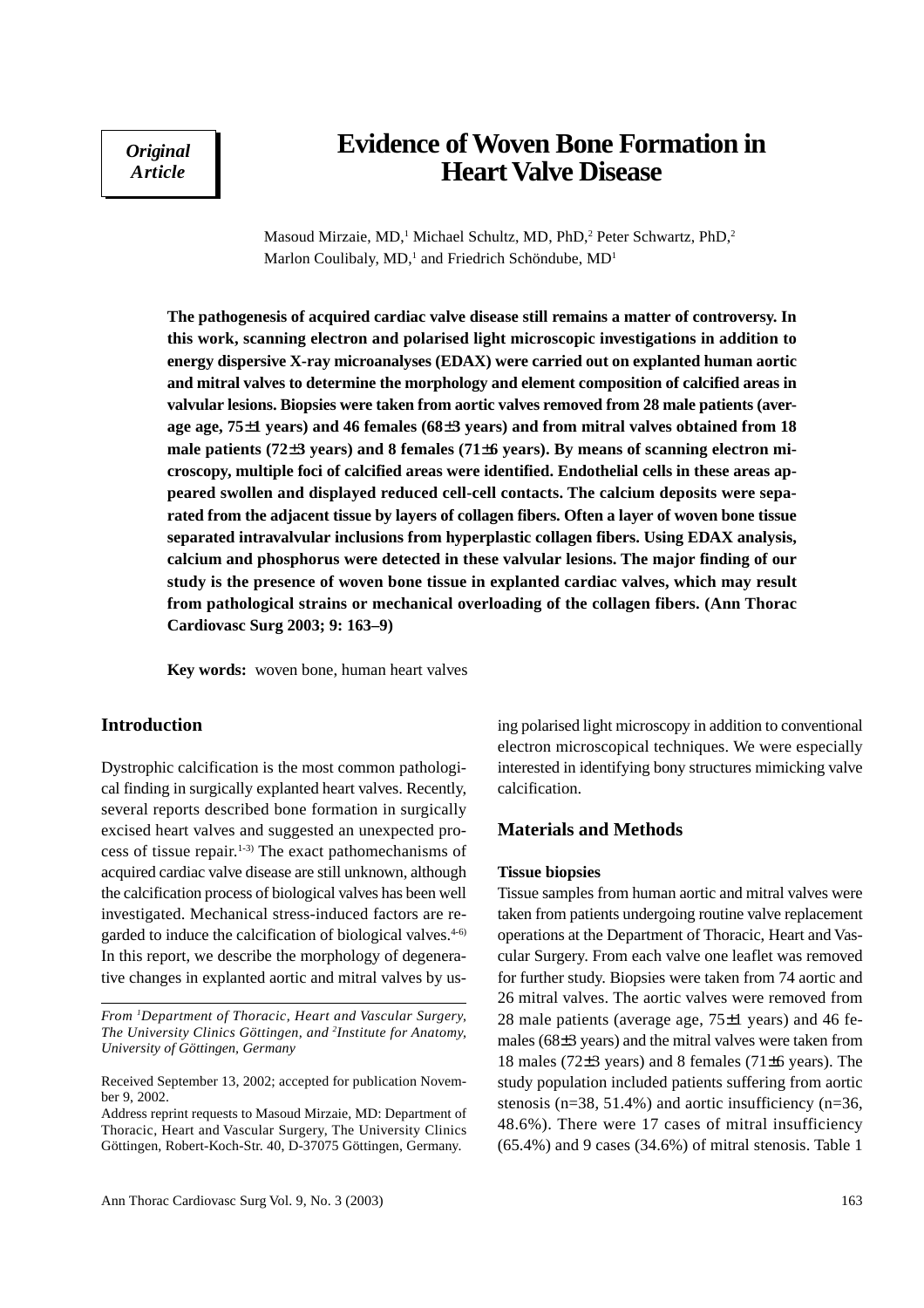|                                                                                       | Aortic valve disease $(n=74)$       | Mitral valve disease $(n=26)$               |
|---------------------------------------------------------------------------------------|-------------------------------------|---------------------------------------------|
| Valve pathology                                                                       |                                     |                                             |
| Stenosis exclusively                                                                  | 38 (51.3%)                          | $9(34.6\%)$                                 |
| Insufficiency/mixed                                                                   | 36 (48.6%)                          | $17(65.4\%)$                                |
| Male                                                                                  | $n = 28$                            | $n=18$                                      |
| Female                                                                                | $n=46$                              | $n=8$                                       |
| Age (mean $\pm SD$ )                                                                  |                                     |                                             |
| Gender                                                                                | $75 \pm 11$                         | $72\pm9$                                    |
| Male<br>Female                                                                        | $68+8$                              | $71 \pm 8$                                  |
| <b>NYHA</b>                                                                           | 13 (17.5%)                          | $5(19.2\%)$                                 |
| I/II<br><b>III/IV</b>                                                                 | $61(82.4\%)$                        | 21 (80.7%)                                  |
| Concomitant diseases<br><b>CHD</b>                                                    | 42 (56.7%)<br>13 (17.5%)            | 14 (53.8%)<br>$\Omega$                      |
| Syncope<br>Embolism<br>Heart failure<br>Hypertonia<br>Endocarditis<br>Rheumatic fever | 2(2.7%)<br>19 (25.6%)<br>53 (71.6%) | $1(3.8\%)$<br>9(34.6%)<br>$12(46.1\%)$      |
|                                                                                       | $4(5.4\%)$<br>2(2.7%)               | $\theta$<br>$\Omega$                        |
| <b>Concomitant CABG</b><br>Isolated AVR<br>$AVR+CABG$<br>$AVR+MVR$                    | 32<br>42<br>9                       | <b>Isolated MVR</b><br>12<br>MVR+CABG<br>14 |

**Table 1. Baseline characteristics of the study population**

Continuous variables are presented as mean ± standard deviation. Categorical variables are presented as an absolute percentage. NYHA, New York Heart Association; CHD, coronary heart disease; CABG, coronary artery bypass grafting; AVR, aortic valve replacement; MVR, mitral valve replacement

summarises the basic data of the study patients.

In comparison, postmortal tissue samples from 3 male patients (average age, 78.5 years) and 3 female patients (average age, 73.3 years) who died primarily from noncardiac causes, were explanted and investigated.

## **Scanning electron microscopy**

In order to reveal the surface morphology of the explanted valves, scanning electron microscopy (SEM) was performed. Specimens from valve leaflets were fixed for 6 h in a solution containing 2.5% glutaraldehyde and 0.2 M cacodylate. Samples were then dehydrated in an ascending series of alcohol. After critical point drying, all samples were sputtered with gold-palladium. Samples were visualised using the digital scanning microscope DSM 960 (Carl Zeiss, Oberkochen, Germany).

## **Polarised light microscopy**

To evaluate the presence of woven bone tissue in calcified areas of pathologically altered aortic and mitral

valves, polarised light microscopy was performed. To prepare thin ground sections from undecalcified materials for polarised light microscopy, a special technique was established based upon the method of plastination developed by Hagens et al.7) and modified for histological purposes by Schultz and Drommer.<sup>8)</sup> Samples were dehydrated using ascending concentration steps of alcohol, put into methyl chloride as an intermediate solution for the exchange of substances and embedded in epoxy resin Biodur®. Unstained thin ground sections (30, 50 and 70  $\mu$ m) were prepared and viewed in transmitted plane and in polarised light using a quartz plate red first order, equipped with photo documentation. $9,10$ )

#### **Energy dispersive X-ray microanalysis (EDAX)**

In order to determine the element content in explanted human aortic and mitral valves, the specimens were examined by means of EDAX. The samples were fixed for 6 h in a solution containing 2.5% glutaraldehyde and 200 mM cacodylate, dehydrated in an ascending series of al-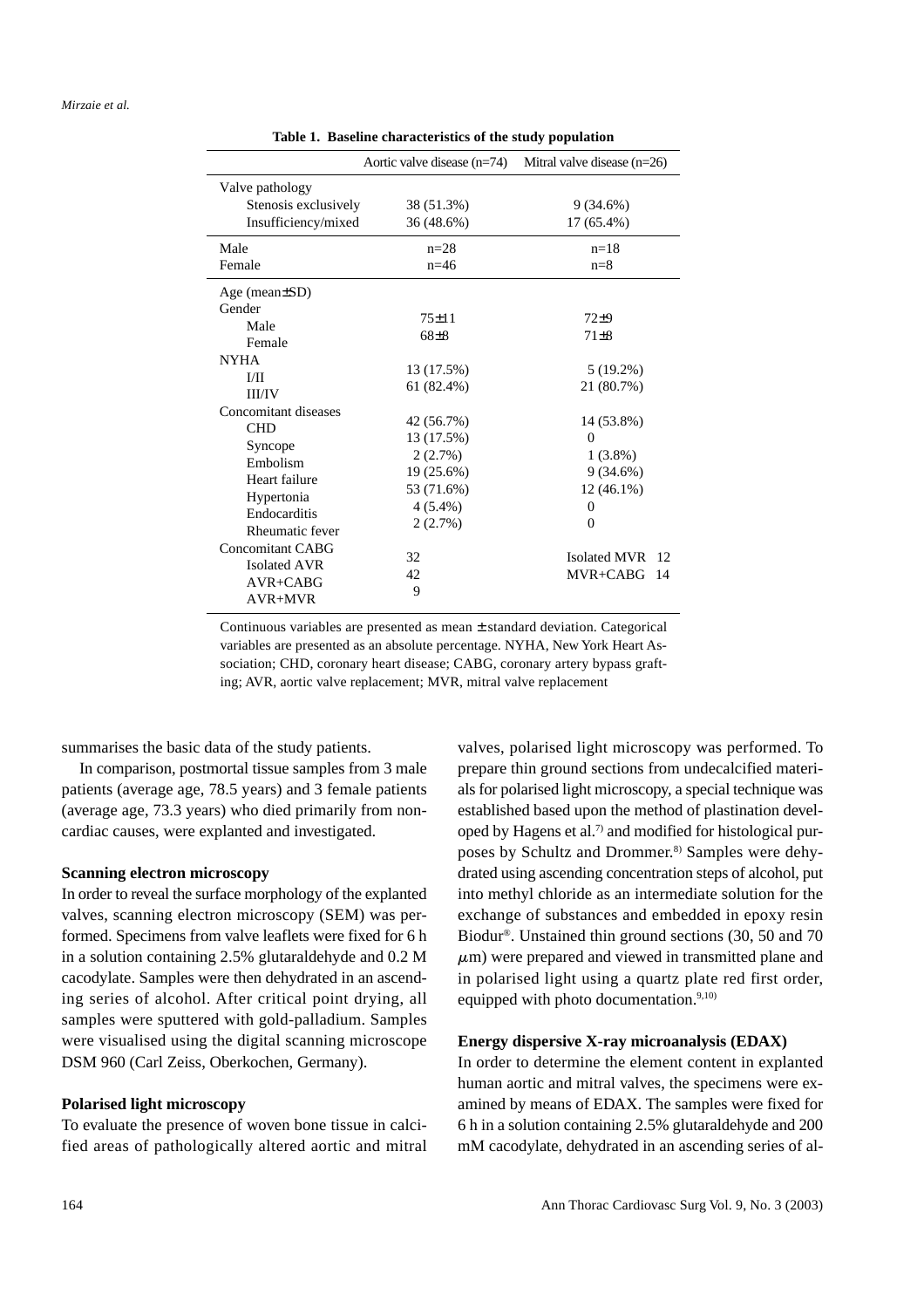

cohol and dried using a critical point drier. The specimens were then sputtered with carbon and irradiated with electrons in a digital scanning microscope (DSM 960, Carl Zeiss). The X-rays emitted from the samples were measured by energy dispersion using an EDS system (Chromeritz, Leipzig, Germany) coupled to the microscope.

### **Results**

#### **Scanning electron microscopical findings**

The tissue biopsies from the human aortic and mitral valves examined showed various types of endothelial lesions which have already been described in detail.<sup>11)</sup> In all of the explanted valves, we observed multiple tears in the leaflet tissue oriented parallel to the edge of the leaflet (Fig. 1a). At higher magnification, these areas usually exhibited an endothelial cover (Fig. 1b). Calcified material was predominantly accumulated in the center of the leaflet and along its attachments to the aortic and mitral rings (Fig. 1c). The endothelial cells in these regions were ultrastructurally altered and, furthermore, loosely bound to each other (Fig. 2a). The mineralised

#### *Bony Structures in Heart Valve Disease*





**Fig. 1.** Scanning electron micrographs of explanted aortic and mitral valves.

Multiple tears in the leaflet tissue parallel to the edge of the leaflet (a, aortic valve, male patient, 74 years old). The tears showed an endothelial cover (b, aortic valve from the same patient as in Fig. 1a). Calcified material predominantly accumulated in the center of the leaflet and along its attachments to the aortic and mitral rings (c, mitral valve, female patient, 68 years old).

material was frequently surrounded by a layer of collagen fibres. When the calcium deposits were removed, it was seen that the collagen fibres were arranged in several layers (Fig. 2b, c).

#### **Polarised light microscopical findings**

Recent techniques employing polarised light microscopy are potentially useful to evaluate the presence of woven bone tissue. Tissue samples from normal aortic valves revealed no pathological alterations. Even though bundles of collagen fibres were present, no morphological changes were detected (Fig. 3).

When unstained thin ground sections of pathologically altered samples were viewed in transmitted plane light, the intravalvular localised inhomogeneous inclusions represented as a secondary substance of yellowish color (Fig. 4a). In regular light, the character of this substance could be described as fibrous resembling natural woven bone. By high magnification  $(\times 620)$ , bundles of collagen fibres were detected (Fig. 4b). Using the quartz plate red first order as a compensator, the bundle of collagen fibres were clearly identified by their blue colors (Fig. 4c).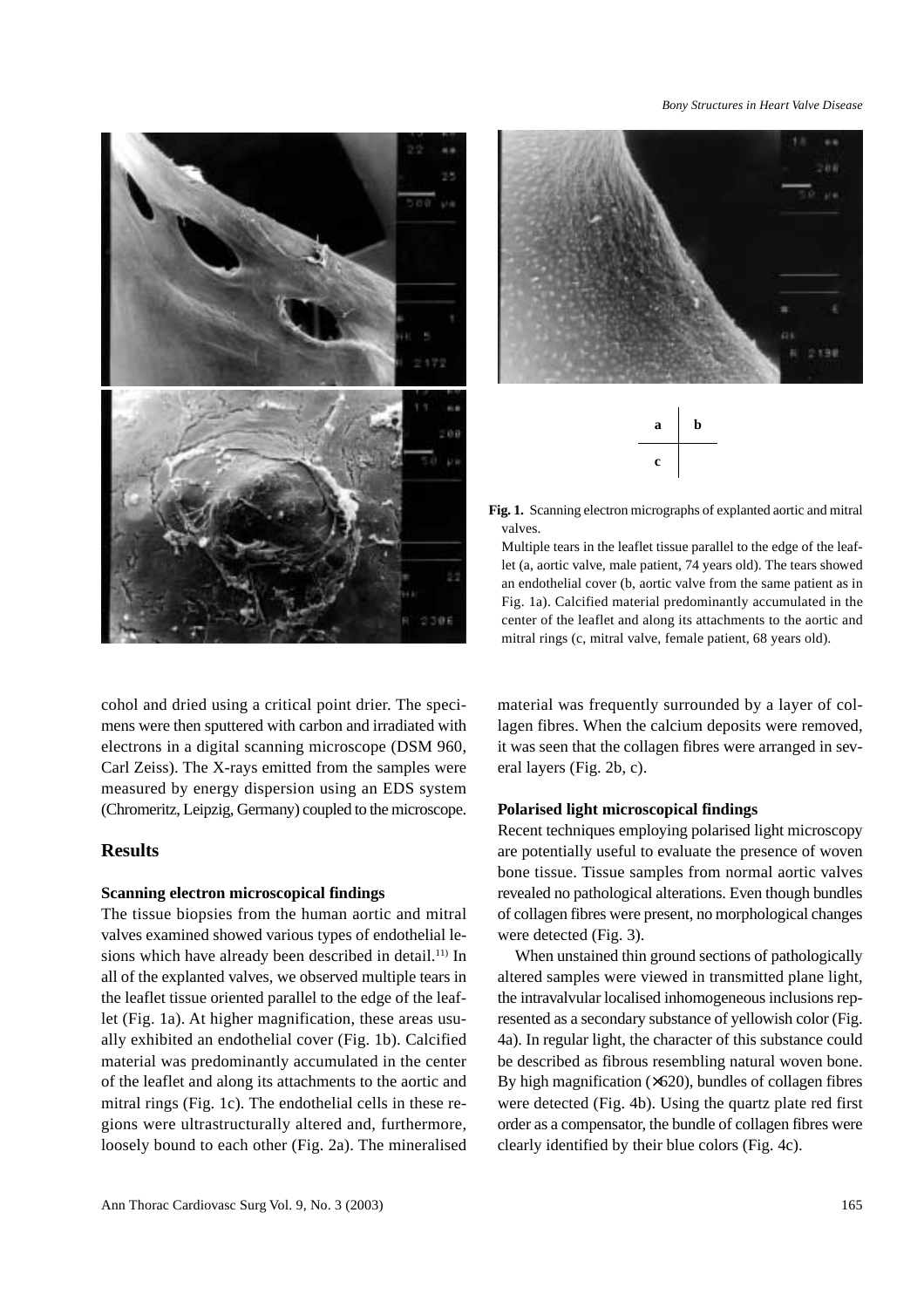*Mirzaie et al.*



186



**Fig. 2.** Ultrastructurally altered endothelial cells loosely bound to each other (a, mitral valve, female patient, 69 years old). The calcium deposits after removal of the upper tissue layer (b. aortic valve, female patient, 71 years old). The mineralised material was clearly surrounded by several layers of collagen fibres (c, aortic valve from the same patient in Fig. 2b).

**Results of the energy dispersive X-ray microanalysis** Energy dispersive X-ray microanalysis (EDAX) was carried out to determine the element content in various endothelial lesions of the explanted aortic and mitral valves. With the exception of degenerative lesions, no calcium signals were detected in the extracellular matrix of valvular alterations. However, mineralised deposits were frequently observed in areas resembling bone-like tissue features. These areas contained calcium and phosphorus as demonstrated by characteristic EDAX patterns (Fig. 5).

# **Discussion**

In this paper we report on our systematic SEM and polarised light microscopical investigations as well as on the EDAX data on explanted human aortic and mitral valves. In all the explanted valves, we detected uniform changes in the endothelium and the basement membrane. The endothelial cells often showed hyperplasia with loose binding to each other. Rarely, an endothelial layer was completed. The loss of endothelial cells may expose the extracellular matrix, which obviously sets various pathological processes in motion.<sup>12-15)</sup> The increased activation of matrix metalloproteinases in pathologically altered human cardiac valves emphasises the crucial role of the extracellular matrix in the development of this disease.<sup>15)</sup>

The longitudinal tearing which we frequently found parallel to the edge of the leaflet suggests that mechanical factors regulate the integrity of the endothelial coverage in human aortic and mitral valves. Similar tearing was already discovered by Ishihara et al. in explanted biological valves prostheses and in native valves in the pulse duplicator and appeared as a result of inadequate strain with damaged collagen fibres.<sup>16)</sup> In explanted human aortic and mitral valves, we identified predominantly longitudinal tearing, which was regarded to result from inadequate strain on the leaflet. There was no significant correlation with regard to duration of the disease, age or sex in the study population. In a consecutive study on pathological altered aortic and mitral valves we intend to evaluate if there is a correlation between the aforementioned factors and collagen malformation.

The causes of acquired cardiac valve disease are still largely unknown. In addition to hemodynamic parameters,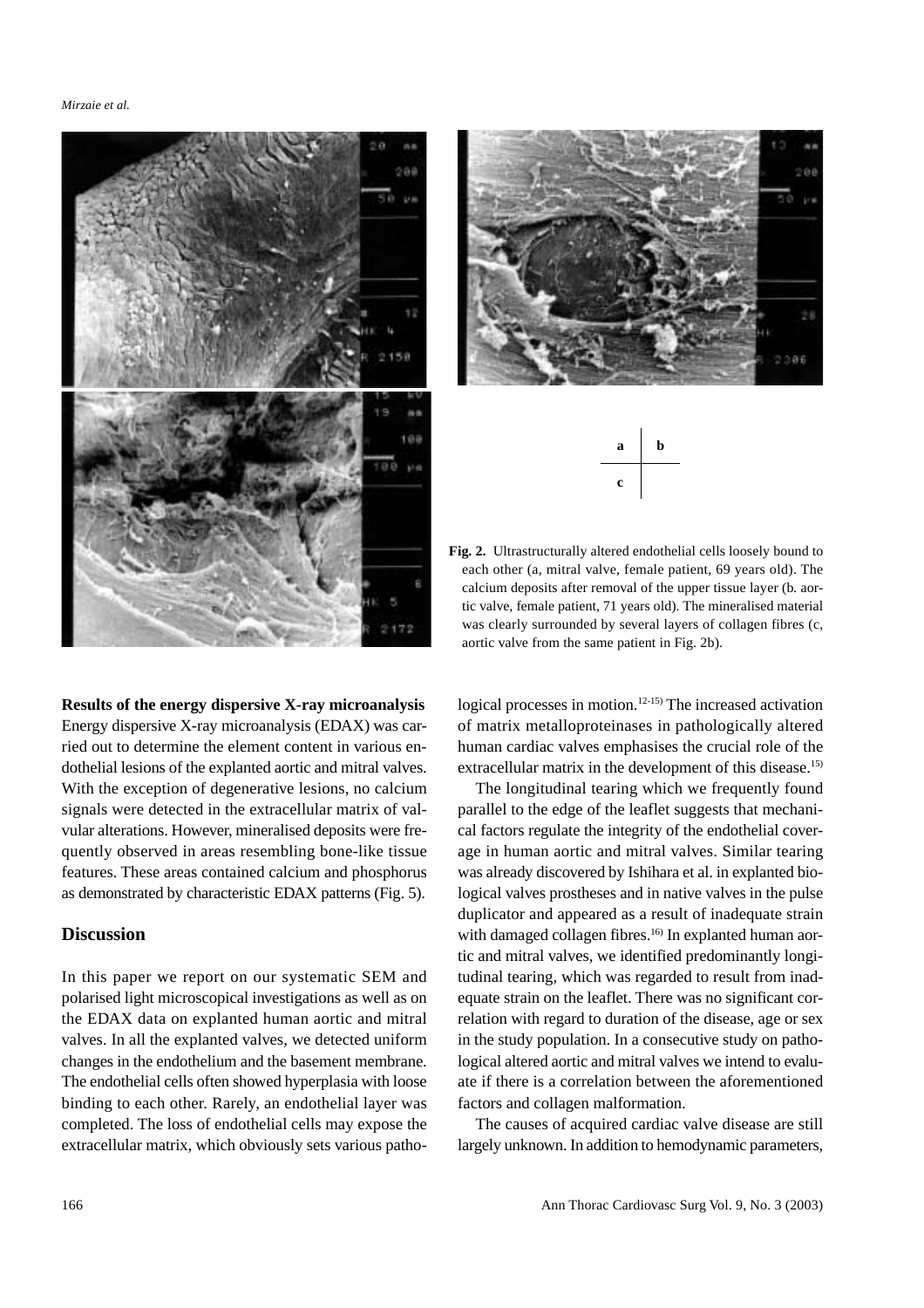

*Bony Structures in Heart Valve Disease*





**Fig. 3.** Polarised light microscopical findings of explanted aortic and mitral valves showing woven bone formation (aortic valve, female patient, 72 years old).

In normal light view, bundles of collagen fibres could be detected as a yellow layer (a, arrow). In polarised light, the white layer consisted of collagen fibres (b, arrow). Using quartz plate red first order, the collagen fibres were seen as light blue lines, no morphological changes were detected (c, arrow).







Inhomogeneous inclusions located in the interior of the valve were covered by a yellow layer as determined in normal light view (a). In polarised light, amorphous masses (arrow) surround the yellow layer, which turned out to resemble characteristic features of woven bone tissue. The white layer adjoining bony structures consisted of collagen fibres (b). Using quartz plate red first order, the bundle bone tissue appeared as a blue-green layer and the collagen fibres were seen as light blue lines (c).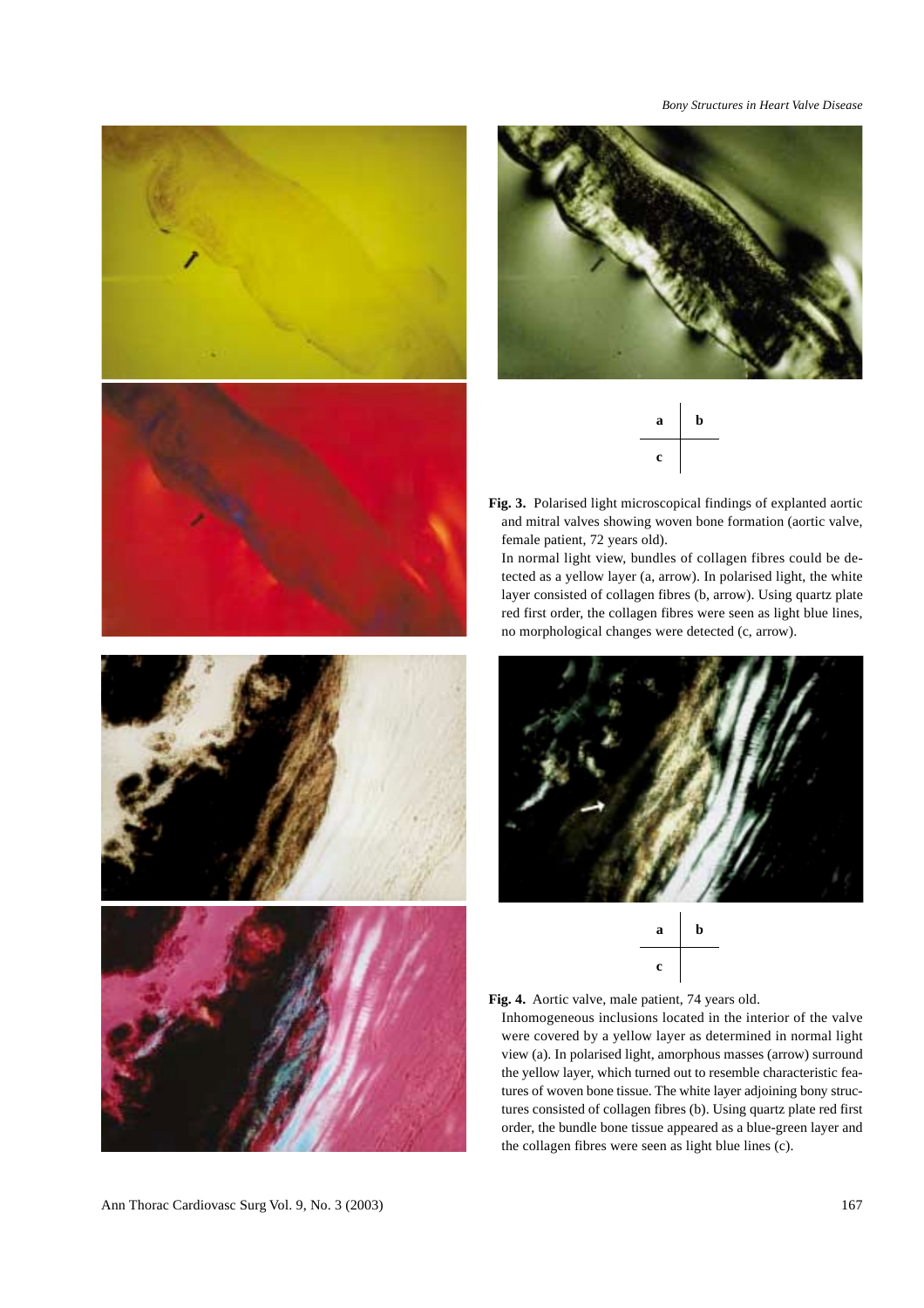

**Fig. 5.** Results of the energy dispersive X-ray microanalysis. Mineralised deposits containing calcium and phosphorus as demonstrated by characteristic EDAX patterns were frequently observed in areas resembling the bone-like tissue lesions.

altered expression of matrix proteins, increased calcium metabolism in dialysis patients, inherited malformation of the aortic valve (e.g. the bicuspid aortic valve) and unphysiological mechanical strains have all been addressed as pathophysiologically relevant factors.<sup>17-20)</sup>

The major finding of our study is the presence of woven bone tissue in explanted cardiac valves. Dytrophic calcification first described by Mönckeberg is the most common pathological finding in surgically explanted valves.21) Virchow recognised already that the mineralisation of the walls of arteries in atherosclerosis is a process of ossification and not only a process of calcification.22) Several case reports and clinical studies have identified bone proteins in ossified areas. In particular, the extracellular bone morphogenetic proteins BMP2 and BMP4 were detected in diseased heart valves.<sup>1-3,21-24)</sup> Mohler et al. demonstrated in a study on 324 consecutive explanted aortic and mitral valves the presence of dystrophic calcification.25) Dystrophic calcification is a passive process in degenerating connective tissue, whereas heterotopic ossification is an active process of abnormal tissue repair.

The exact pathophysiologic mechanisms of heterotopic ossification and the origin of bone cells in ossified valves are unknown. The studies on the pathophysiology of heterotopic enchondral ossification in atherosclerotic plaque of arterial walls showed that osteoprogenitor cells resemble microvascular pericytes.<sup>26,27)</sup> Myofibroblast-like cells, situated throughout the fibrosal layer of cardiac valves and cultured in vitro, are capable of phenotypic differentiation into osteoblast-like cells.<sup>25,28)</sup> Many authors therefore suggest the existence of a population of ossifying cells in both aorta and cardiac valves.25,26,28-30) Taking into consideration the fact that in recent studies enchondral ossification was detected in its early stages, we identified the presence of woven bone tissue in the explanted cardiac valves.

During the process of desmal ossification, collagen is produced which can easily be diagnosed by light microscopic examination using polarised light. The newly formed primitive woven bone separates intravalvular inclusions from surrounding collagen fibres. $10$ 

Our study also demonstrated the utility of EDAX analysis to identify crystals of calcium and phosphorus. The detection of woven bone tissue suggests that inadequate strain favours the mineralisation of valve tissue. The altered mechanical environment and the associated abnormal hemodynamic flow conditions may induce proliferative stimuli for the endothelium resulting in a combination of degenerative and hyperplastic responses. Pathological strains on the leaflet finally result in the development of primary bundle bone-like tissue with mineralised deposits containing calcium and phosphorus. Thus, the use of polarised light microscopy in combination with EDAX analysis permits a reliable and sensitive technique to identify areas of desmal ossification within highly affected valves. The findings of present and prior studies document the complex nature regarding the ossification of acquired cardiac valve disease. Further studies employing biochemical and biophysical techniques may reveal the pathological basis of the underlying bony development and will help to understand the contribution of calcification in the context of acquired cardiac valve disease.

### **Conclusions**

In degenerative valve disease, calcified areas showed characteristic morphological features of woven bone formation. Pathologically altered heart valves appear to exhibit distinct stages of desmal osteogenesis.

#### **References**

- 1. Feldman T, Glagov S, Carroll JD. Restenosis following successful balloon valvuloplasty: bone formation in aortic valve leaflets. *Cathet Cardiovasc Diagn* 1993; **29**: 1–7.
- 2. Fernandez Gonzalez AL, Montero JA, Martinez Monzonis A, Gil O, Alemany P. Osseous metaplasia and hematopoetic bone marrow in a calcified aortic